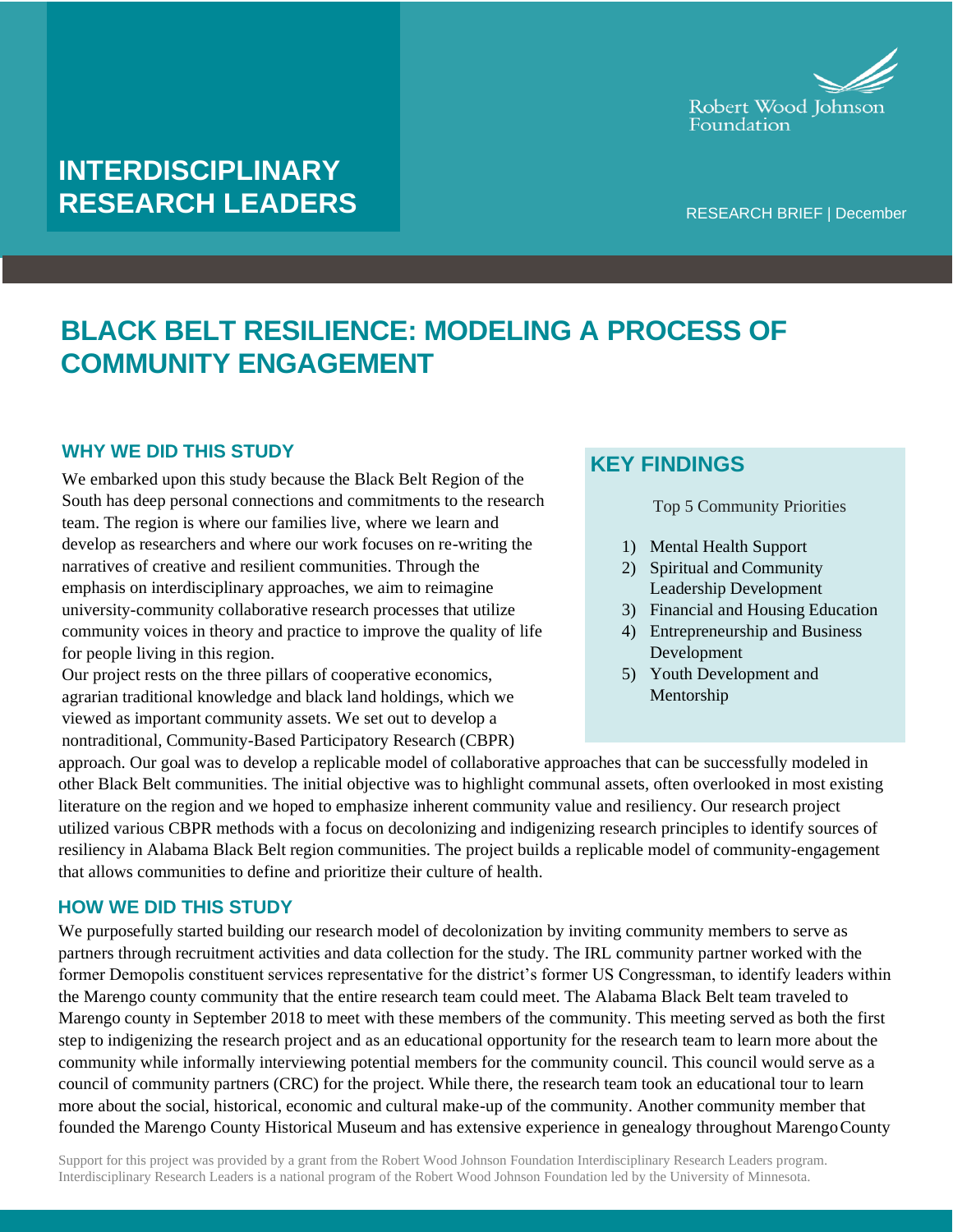**"in the Black Belt its persistent poverty, how are we able to still be here and still be thrivin' or still be existing, still be farming, or, you know,– I think that's resilience. How are we able to still maintain, since we are the lowest, that means we're the lowest in the country - not just the state, but in the country – how are we still able to maintain and survive? – that's resilience!!**

organized this opportunity. These two community members assisted our efforts in establishing our process of decolonizing and indigenizing our research data. We participated in 14 separate discussions about the research project and informal interview sessions with the two aforementioned community members and representatives of various community constituencies such as: representatives of a legacy funeral home business, university dean, local business owners, civil rights activist, legacy landowners, registered forester, educator and credit union leader, beauty shop entrepreneur, nonprofit founders, ministers, youth organizer, third generation basket weaver, and botanical scientist. These community members represented a broad spectrum of the Marengo county community and were instrumental in helping to provide a diverse context to our understanding of the community; its pressing issues and framing our approach. From these conversations, the research team made a unanimous agreement to spend as much money in the community as possible so we invited eight of the fourteen to be a representative on the Community Resilience Council (CRC) and we compensated them \$2500 each; the maximum amount allowable. We requested that the CRC: (1) serve as representatives of the Marengo County community, (2) participate in check-ins with the researchers, (3) identify community priorities aligned with the three research pillars, (4) help finalize research questions and (5) organize three community listening sessions. We also requested their assistance in securing a location for the listening sessions, serve as research partners during the three community listening sessions, assist in the dissemination of research, and to identify

additional persons to develop Marengo county sustainability group after research was completed.

Our research project received IRB approval through Researcher 2's university (Georgia College) on 8-15- 2019. We collected data through eight formal semistructured interviews, four listening sessions, one focus group and one community engagement activity. Through these various activities, we interfaced with approximately 70 community experts. We used Homerow transcription services to transcribe more than 11 hours of audio. We utilized NVivo 12 to code and analyze the data referenced in Table 1. This table reveal the top six references most often expressed during the listening sessions. The listening sessions were comprised of the greater Marengo County community. During the recruitment and data collection process, the research team aimed to strategically spend grant resources within the Alabama Black Belt region. Out of the grant funds, the team spent over \$60,000 directlyin



#### Table 1. Number of References